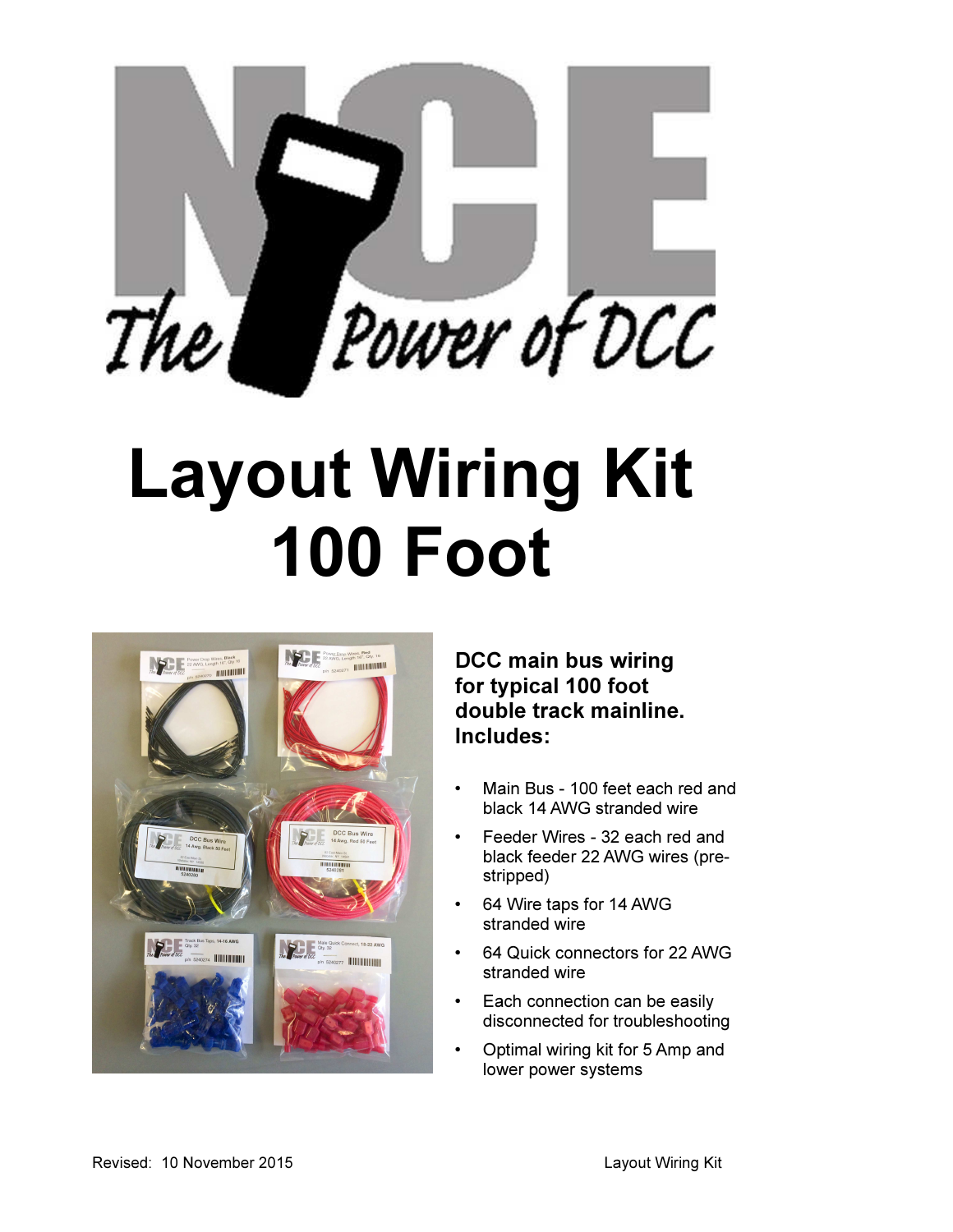## Overview of DCC track wiring:

DCC controlled layouts are normally wired with a main DCC 'bus' of two large gauge wires roughly paralleling the mainline track as it traverses the layout. Smaller gauge 'feeder' wires (also called power drops) connect the track to the main DCC bus. This kit provides the main bus wire and a number of power drop wires that should be sufficient to supply power to the track approximately every 4 to 6 feet. As an added convenience we've chosen a method of connecting allows easy connection of each drop to the bus PLUS easy disconnection if required for trouble shooting wiring problems.

#### Installing the main DCC bus:

We recommend (loosely) twisting the red and black 14 AWG wires of the main bus together for runs of 25 feet or more from the booster (or DCC circuit breaker). 3 or 4 twists per foot is usually sufficient to prevent the DCC signal from generating large voltage spikes or leaking electrical noise.

### Adding your power drops:

The power drop wires are pre-stripped but with the insulation remaining on the wire to keep it from fraying. Just pull the insulation from the end when you are ready to use it. One end of the wire is stripped  $\frac{1}{2}$  inch long. This is the end that will solder to the track. We suggest tinning the loose strands of this end before soldering to the rail. The other end is to be crimped to the supplied red male quick connect. DO NOT tin the wire end that will go in the red connector.



You will need a crimping tool such as the one pictured above. Make sure it has the crimping cutout for 'dimpling' the crimp connection (circled in the photo #1). These tools are readily available auto parts stores, home centers (electrical dept), Walmart or Harbor Freight.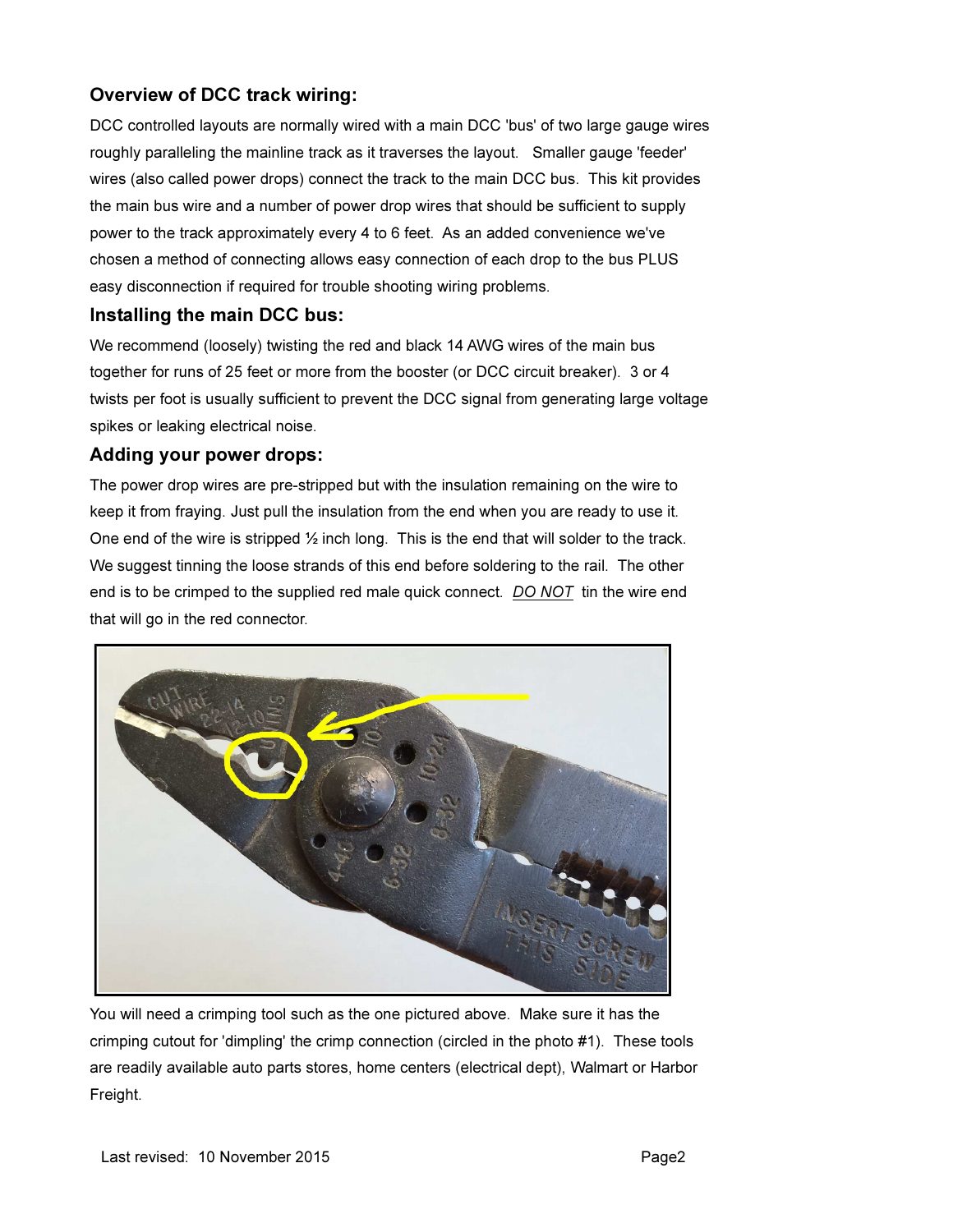Hold the connector in the crimper loosely and insert the wire with the shorter (3/8 inch) stripped end into the connector.



Squeeze the crimper sufficiently hard to dimple the insulation of the connector deeply without destroying the plastic covering. When done test the integrity of your crimp by trying to pull the wire back out of the connector. If it comes out you didn't use enough pressure.